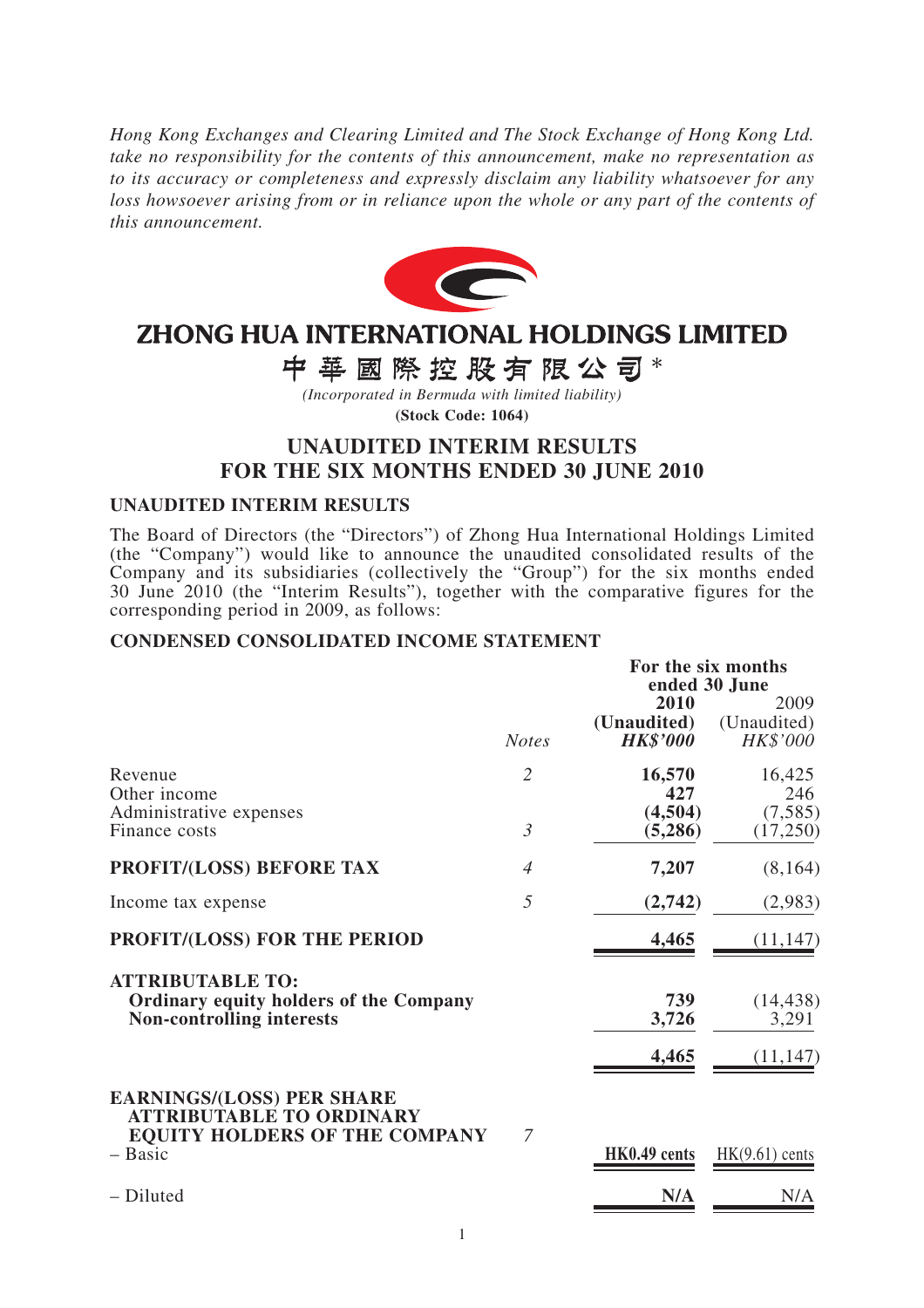## **CONDENSED CONSOLIDATED STATEMENT OF COMPREHENSIVE INCOME**

|                                             | For the six months |             |  |
|---------------------------------------------|--------------------|-------------|--|
|                                             | ended 30 June      |             |  |
|                                             | 2010               | 2009        |  |
|                                             | (Unaudited)        | (Unaudited) |  |
|                                             | <b>HK\$'000</b>    | HK\$'000    |  |
| Profit/(loss) for the period                | 4,465              | (11, 147)   |  |
| Other comprehensive income                  |                    |             |  |
| Exchange differences on translation of      |                    |             |  |
| foreign operations                          | 17,935             | 17,087      |  |
| <b>TOTAL COMPREHENSIVE INCOME</b>           |                    |             |  |
| <b>FOR THE PERIOD</b>                       | 22,400             | 5,940       |  |
| Total comprehensive income attributable to: |                    |             |  |
| Ordinary equity holders of the Company      | 6,272              | (8,988)     |  |
| Non-controlling interests                   | 16,128             | 14,928      |  |
|                                             | 22,400             | 5,940       |  |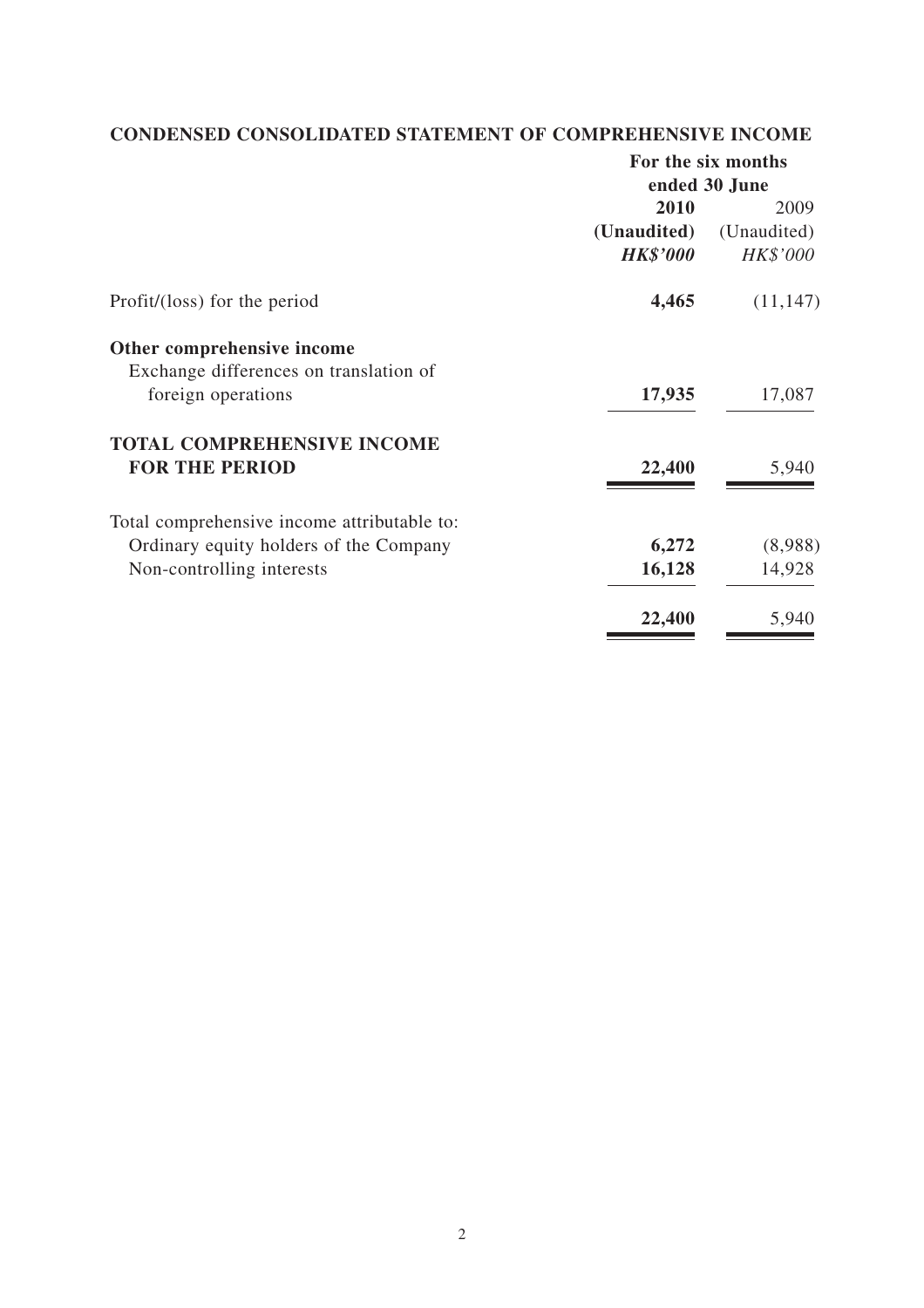## **CONDENSED CONSOLIDATED STATEMENT OF FINANCIAL POSITION**

|                                                                                                                                                                                   | <b>Notes</b> | 2010<br>(Unaudited)<br><b>HK\$'000</b>                        | <b>30 June</b> 31 December<br>2009<br>(Audited)<br>HK\$'000   |
|-----------------------------------------------------------------------------------------------------------------------------------------------------------------------------------|--------------|---------------------------------------------------------------|---------------------------------------------------------------|
| <b>NON-CURRENT ASSETS</b><br>Property, plant and equipment<br>Investment properties                                                                                               |              | 7,756<br>3,047,770                                            | 8,212<br>3,022,022                                            |
| Total non-current assets                                                                                                                                                          |              | 3,055,526                                                     | 3,030,234                                                     |
| <b>CURRENT ASSETS</b><br>Properties held for sales<br>Trade receivables<br>Prepayments, deposits and other receivables<br>Pledged deposits<br>Cash and cash equivalents           | 8            | 37,724<br>58,474<br>63,347<br>17,305                          | 37,393<br>42,499<br>59,107<br>18,080<br>23,316                |
| Total current assets                                                                                                                                                              |              | 176,850                                                       | 180,395                                                       |
| <b>CURRENT LIABILITIES</b><br>Trade payables<br>Tax payable<br>Other payables and accruals<br>Interest-bearing bank and other borrowings                                          | 9            | (26, 552)<br>(33,950)<br>(83, 543)<br>(6, 724)                | (26,319)<br>(30, 956)<br>(77, 438)<br>(22, 748)               |
| Total current liabilities                                                                                                                                                         |              | (150, 769)                                                    | (157, 461)                                                    |
| <b>NET CURRENT ASSETS</b>                                                                                                                                                         |              | 26,081                                                        | 22,934                                                        |
| <b>TOTAL ASSETS LESS</b><br><b>CURRENT LIABILITIES</b>                                                                                                                            |              | 3,081,607                                                     | 3,053,168                                                     |
| <b>NON-CURRENT LIABILITIES</b><br>Loan from a director<br>Due to a director<br>Long term other payables<br>Interest-bearing bank and other borrowings<br>Deferred tax liabilities |              | (72, 937)<br>(79,668)<br>(177, 976)<br>(63,001)<br>(623, 890) | (72, 297)<br>(74, 604)<br>(180,000)<br>(65,909)<br>(618, 623) |
| Total non-current liabilities                                                                                                                                                     |              | (1,017,472)                                                   | (1,011,433)                                                   |
| Net assets                                                                                                                                                                        |              | 2,064,135                                                     | 2,041,735                                                     |
| <b>EQUITY</b><br>Equity attributable to equity holders of<br>the Company                                                                                                          |              |                                                               |                                                               |
| Issued capital<br>Reserves                                                                                                                                                        |              | 15,140<br>632,574                                             | 15,140<br>626,302                                             |
| Non-controlling interests                                                                                                                                                         |              | 647,714<br>1,416,421                                          | 641,442<br>1,400,293                                          |
| <b>Total equity</b>                                                                                                                                                               |              | 2,064,135                                                     | 2,041,735                                                     |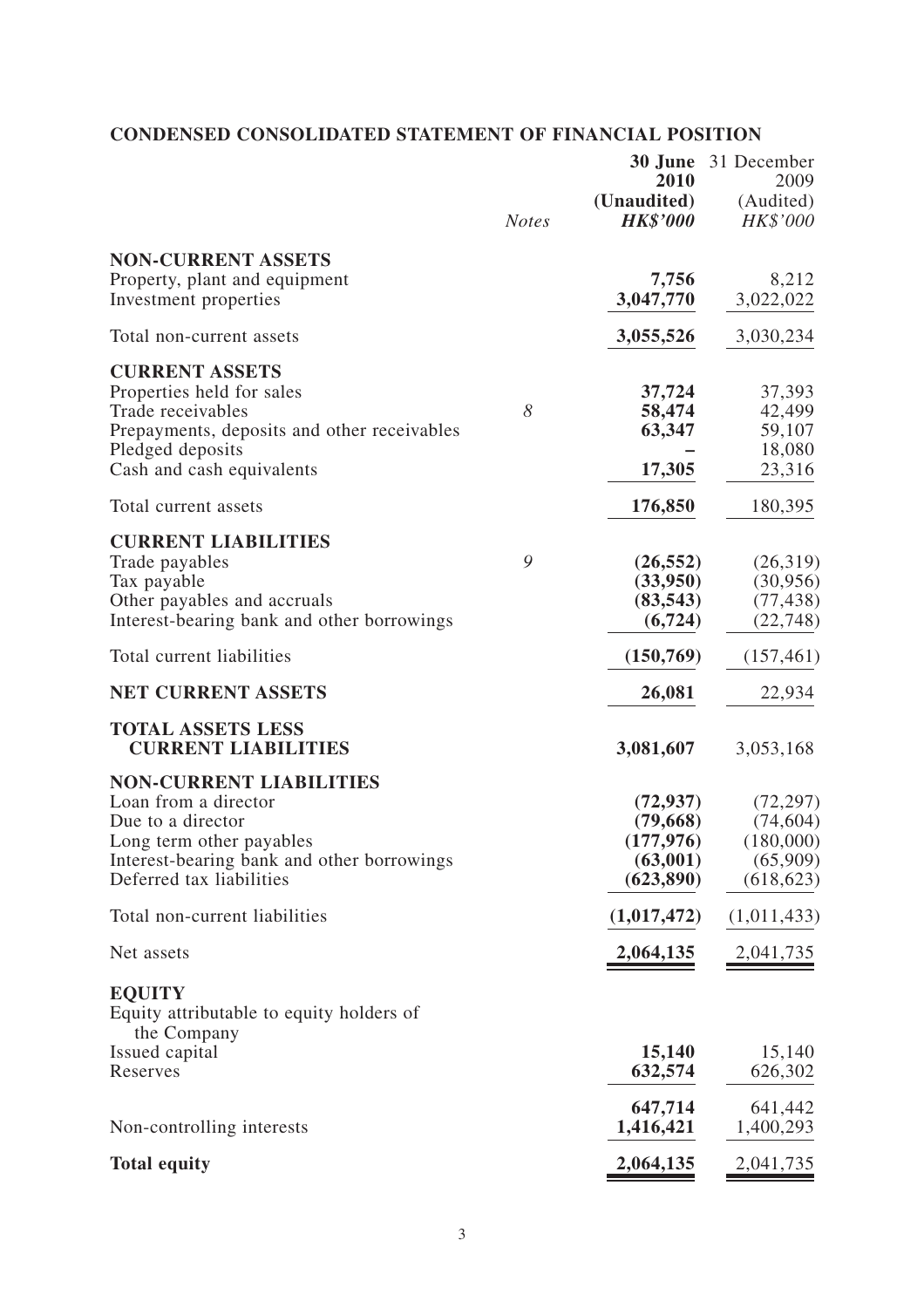*Notes:*

#### **1. BASIS OF PREPARATION AND SIGNIFICANT ACCOUNTING POLICIES**

The condensed consolidated interim financial statements are prepared in accordance with Hong Kong Accounting Standard ("HKAS") 34 "Interim Financial Reporting". The accounting policies and basis of preparation adopted in the preparation of the interim financial statements are the same as those used in the annual financial statements for the year ended 31 December 2009, except in relation to the following new and revised Hong Kong Financial Reporting Standards ("HKFRSs") which also include HKASs and Interpretations, that affect the Group and are mandatory for the accounting period beginning on or after 1 January 2010:

| <b>HKFRS 2 Amendments</b>       | Amendments to HKFRS 2 Share-based Payment - Group      |
|---------------------------------|--------------------------------------------------------|
|                                 | Cash-settled Share-based Payment Transactions          |
| HKFRS 3 (Revised)               | <b>Business Combinations</b>                           |
| <b>HKAS 18 Amendment</b>        | Revenue                                                |
| HKAS 27 (Revised)               | <b>Consolidated and Separate Financial Statements</b>  |
| <b>HKAS 39 Amendment</b>        | Amendment to HKAS 39 Financial Instruments:            |
|                                 | Recognition and Measurement – Eligible Hedged Items    |
| HK(IFRIC)-Int 17                | Distributions of Non-cash Assets to Owners             |
| Amendments to HKFRS 5           | Amendments to HKFRS 5 Non-current Assets Held for Sale |
| <i>included in Improvements</i> | and Discontinued Operations -Plan to Sell the          |
| to HKFRSs issued in             | Controlling Interest in a Subsidiary                   |
| October 2008                    |                                                        |
| HK Interpretation 4 (Revised    | Leases – Determination of the Length of Lease Term in  |
| in December 2009)               | respect of Hong Kong Land Leases                       |

The Group applies HKFRS 3 (Revised) Business Combinations prospectively to business combinations for which the acquisition date is on or after 1 January 2010. The requirements in HKAS 27 (Revised) Consolidated and Separate Financial Statements in relation to accounting for changes in ownership interests in a subsidiary after control is obtained and for loss of control of a subsidiary are also applied prospectively by the Group on or after 1 January 2010.

As there was no transaction during the current interim period in which HKFRS 3 (Revised) and HKAS 27 (Revised) are applicable, the application of HKFRS 3 (Revised), HKAS 27 (Revised) and the consequential amendments to other HKFRSs had no effect on the interim financial statements of the Group for the current or prior accounting periods.

Results of the Group in future periods may be affected by future transactions for which HKFRS 3 (Revised), HKAS 27 (Revised) and the consequential amendments to the other HKFRSs are applicable.

The adoption of the other new HKFRSs had no material effect on how the results and financial position for the current or prior accounting periods have been prepared and presented. Accordingly, no prior period adjustment has been required.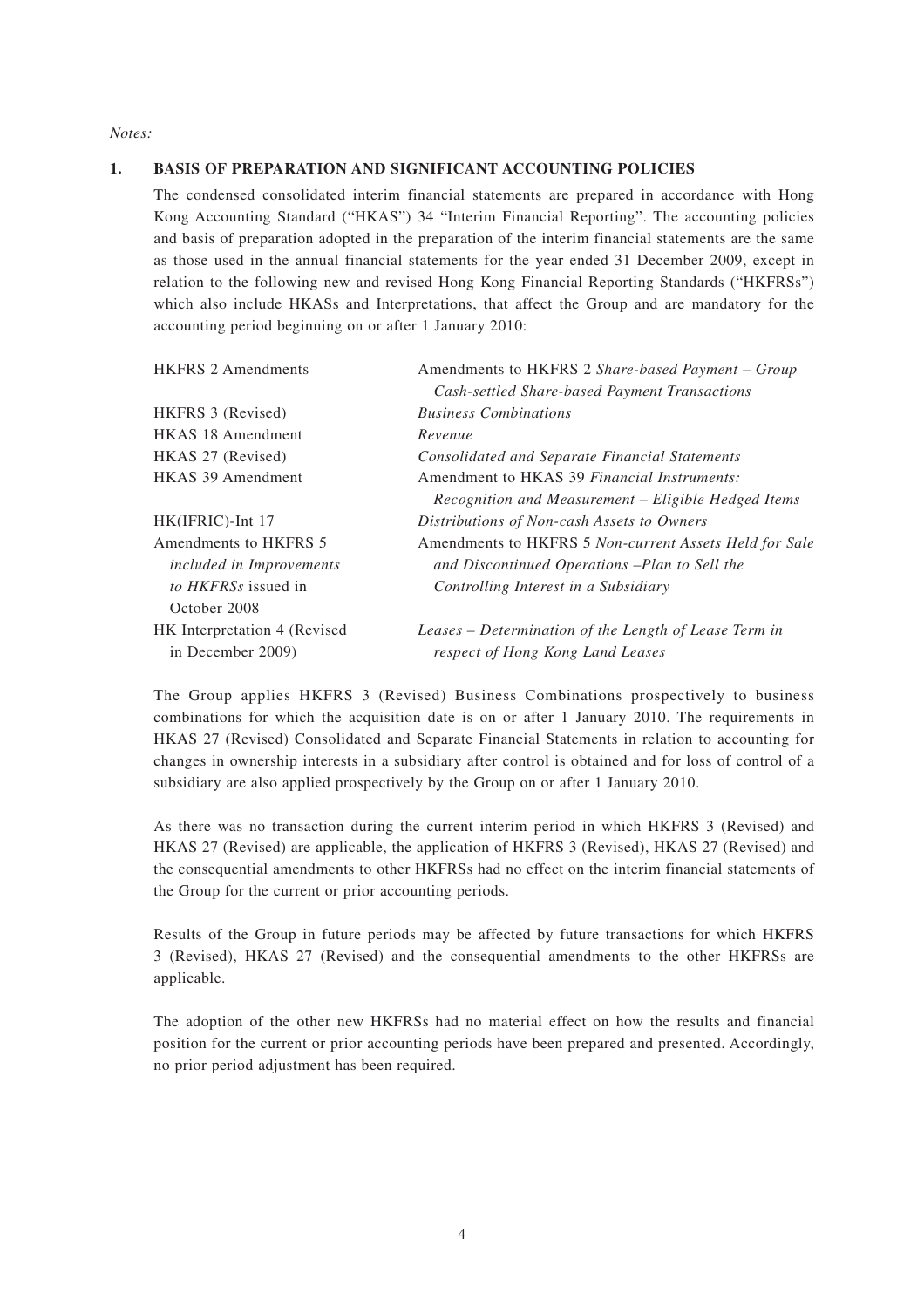The Group has not early applied the following new standards, amendments or interpretations that have been issued but are not yet effective in these financial statements.

| <b>HKFRS 1 Amendment</b> | Amendment to HKFRS 1 Limited Exemption from                 |
|--------------------------|-------------------------------------------------------------|
|                          | Comparatives HKFRS 7 Disclosures for First-time             |
|                          | Adopters <sup>2</sup>                                       |
| <b>HKFRS 9</b>           | Financial Instruments <sup>4</sup>                          |
| HKAS 24 (Revised)        | Related Party Disclosures <sup>3</sup>                      |
| <b>HKAS 32 Amendment</b> | Amendment to HKAS 32 <i>Financial Instruments:</i>          |
|                          | Presentation – Classification of Rights Issues <sup>1</sup> |
| HK(IFRIC)-Int 14         | Amendments to HK(IFRIC)-Int 14 Prepayments of               |
| Amendments               | a Minimum Funding Requirement <sup>3</sup>                  |
| HK(IFRIC)-Int 19         | Extinguishing Financial Liabilities with Equity             |
|                          | Instruments <sup>2</sup>                                    |

1 Effective for annual periods beginning on or after 1 February 2010

- 2 Effective for annual periods beginning on or after 1 July 2010
- 3 Effective for annual periods beginning on or after 1 January 2011
- 4 Effective for annual periods beginning on or after 1 January 2013

#### **2. OPERATING SEGMENT INFORMATION**

For management purposes, the business units of the Group are classified based on their services and two reportable operating segments are determined as follows:

- (a) the property investment segment, which invests in properties located in the Mainland of the People's Republic of China ("Mainland China") for rental income potential; and
- (b) the corporate and other segment, which provides management services to group companies.

The accounting policies of the operating segments are the same as those described in the Group's financial statements for the year ended 31 December 2009.

No geographical segment information is presented as over 90% of the Group's revenue is derived from customers based in Mainland China.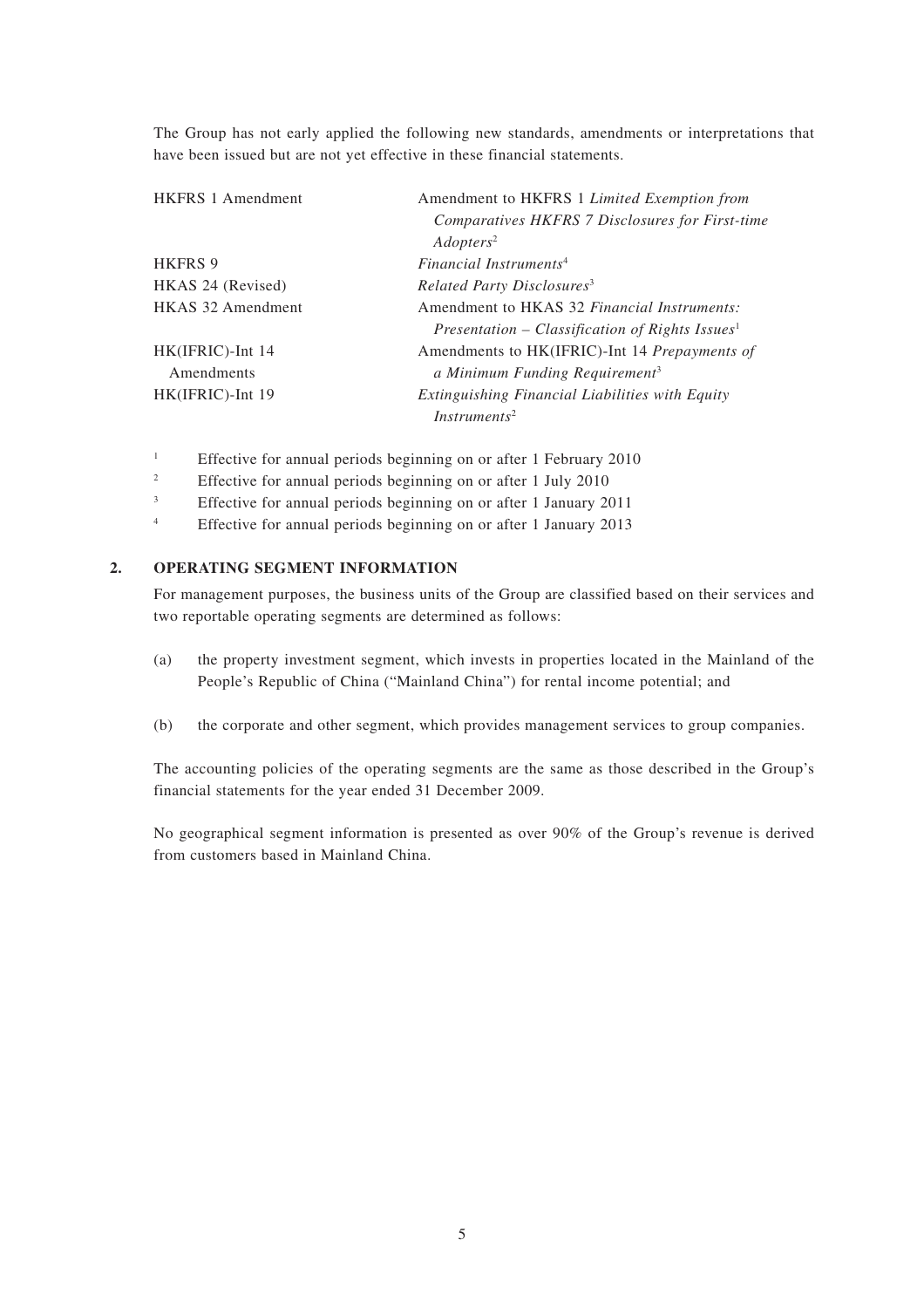The following table presents revenue and results information for the Group's operating segments:

#### **For the six months ended 30 June**

|                                                | <b>Property investment</b>             |                                 | Corporate and others                   |                                 | <b>Total</b>                           |                                 |
|------------------------------------------------|----------------------------------------|---------------------------------|----------------------------------------|---------------------------------|----------------------------------------|---------------------------------|
|                                                | 2010<br>(Unaudited)<br><b>HK\$'000</b> | 2009<br>(Unaudited)<br>HK\$'000 | 2010<br>(Unaudited)<br><b>HK\$'000</b> | 2009<br>(Unaudited)<br>HK\$'000 | 2010<br>(Unaudited)<br><b>HK\$'000</b> | 2009<br>(Unaudited)<br>HK\$'000 |
| <b>Segment revenue:</b><br>Sales to external   |                                        |                                 |                                        |                                 |                                        |                                 |
| customers                                      | 16,570                                 | 16,425                          |                                        |                                 | 16,570                                 | 16,425                          |
| Segment results                                | 15,800                                 | 13,530                          | (3,734)                                | (4,690)                         | 12,066                                 | 8,840                           |
| Other income                                   |                                        |                                 |                                        |                                 | 427                                    | 246                             |
| Finance costs                                  |                                        |                                 |                                        |                                 | (5,286)                                | (17,250)                        |
| Profit/(loss) before tax<br>Income tax expense |                                        |                                 |                                        |                                 | 7,207<br>(2,742)                       | (8, 164)<br>(2,983)             |
| Profit/(loss) for the period                   |                                        |                                 |                                        |                                 | 4,465                                  | (11, 147)                       |

#### **Information about major customers**

For the six months ended 30 June 2010 (the "Period"), aggregate revenue from three customers (2009: three) with each of whom transactions had exceeded 10% of the Group's total revenue amounted to approximately HK\$16,245,000 (2009: HK\$16,104,000).

#### **3. FINANCE COSTS**

|                                                      | For the six months<br>ended 30 June |             |  |
|------------------------------------------------------|-------------------------------------|-------------|--|
|                                                      |                                     |             |  |
|                                                      | 2010                                | 2009        |  |
|                                                      | (Unaudited)                         | (Unaudited) |  |
|                                                      | <b>HK\$'000</b>                     | HK\$'000    |  |
| Interest on:                                         |                                     |             |  |
| Bank loans                                           | 2,380                               | 1,109       |  |
| Finance lease                                        | 27                                  | 46          |  |
| Convertible bond                                     |                                     | 3,131       |  |
| Loan from a director                                 | 2,852                               | 2,827       |  |
| Deferred completion of the second and third tranches |                                     |             |  |
| in relation to an acquisition                        |                                     | 10,085      |  |
| Other loan                                           | 27                                  | 52          |  |
|                                                      | 5,286                               | 17,250      |  |
|                                                      |                                     |             |  |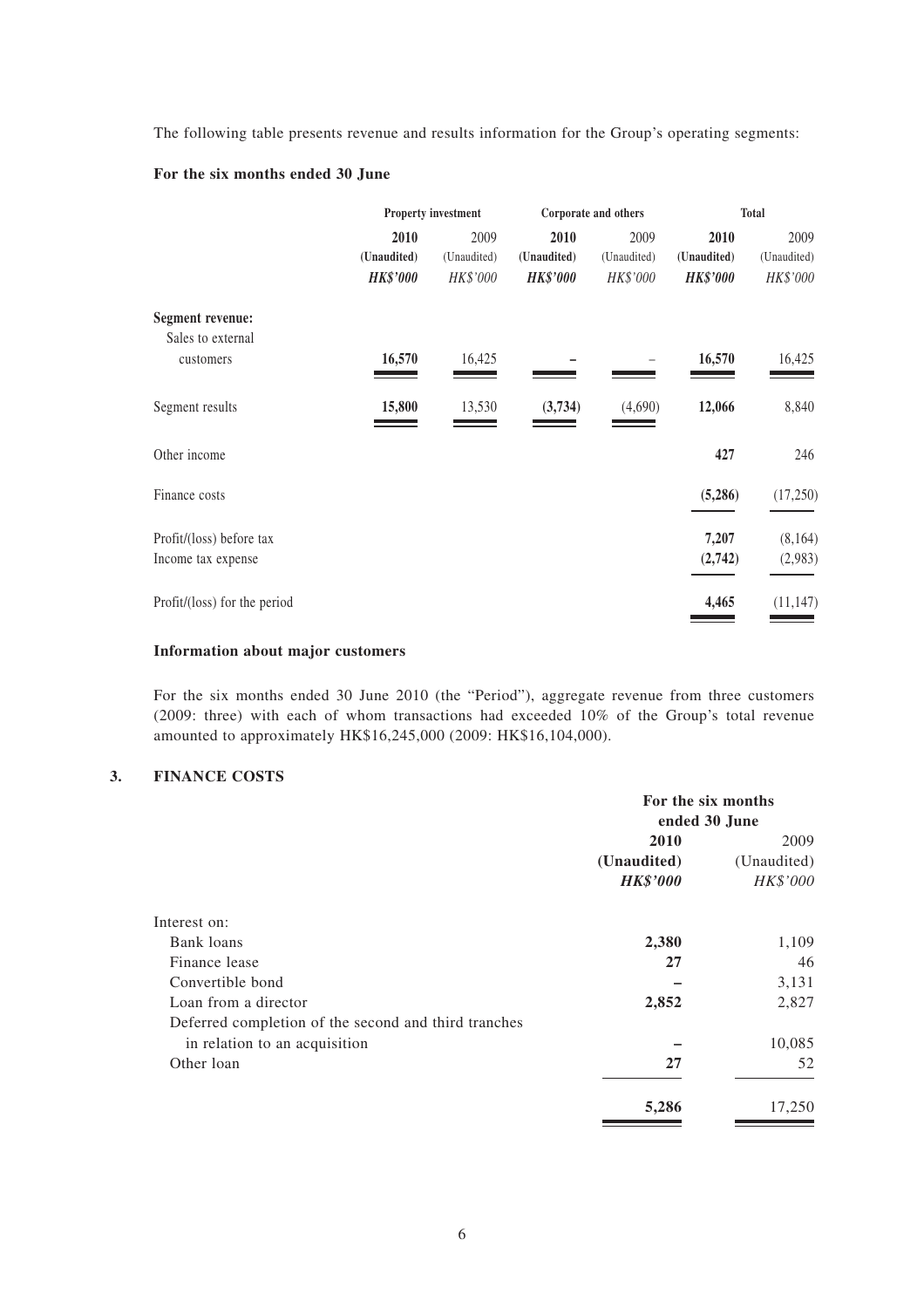#### **4. PROFIT/(LOSS) BEFORE TAX**

The Group's profit/(loss) before tax is arrived at after charging/(crediting):

| 2009        |
|-------------|
| (Unaudited) |
| HK\$'000    |
| 519         |
| (24)        |
| (16, 425)   |
|             |

#### **5. INCOME TAX EXPENSE**

|                           | For the six months |                     |  |
|---------------------------|--------------------|---------------------|--|
|                           | ended 30 June      |                     |  |
|                           | 2010               | 2009<br>(Unaudited) |  |
|                           | (Unaudited)        |                     |  |
|                           | <b>HK\$'000</b>    | HK\$'000            |  |
| Provision for the period: |                    |                     |  |
| Hong Kong                 |                    |                     |  |
| Elsewhere                 | 2,742              | 2,983               |  |
| Deferred taxation         |                    |                     |  |
|                           | 2,742              | 2,983               |  |

No provision for Hong Kong profits tax had been made as the Group did not generate any taxable profits in Hong Kong during the Period (2009: Nil).

Taxes on profits assessable elsewhere have been calculated at the rates of tax prevailing in the countries in which the Group operates, based on existing legislation, interpretations and practices in respect thereof. The subsidiaries established in Mainland China are subject to income taxes at the rate of 25% (2009: 25%).

#### **6. INTERIM DIVIDEND**

The Directors do not recommend the payment of an interim dividend for the Period (2009: Nil).

#### **7. EARNINGS/(LOSS) PER SHARE ATTRIBUTABLE TO ORDINARY EQUITY HOLDERS OF THE COMPANY**

The calculation of basic earnings/loss per share for the Period is based on the profit attributable to ordinary equity holders of the Company of HK\$739,000 (2009: loss of HK\$14,438,000) and the weighted average number of 151,404,130 (2009: 150,299,158) ordinary shares in issue during the Period.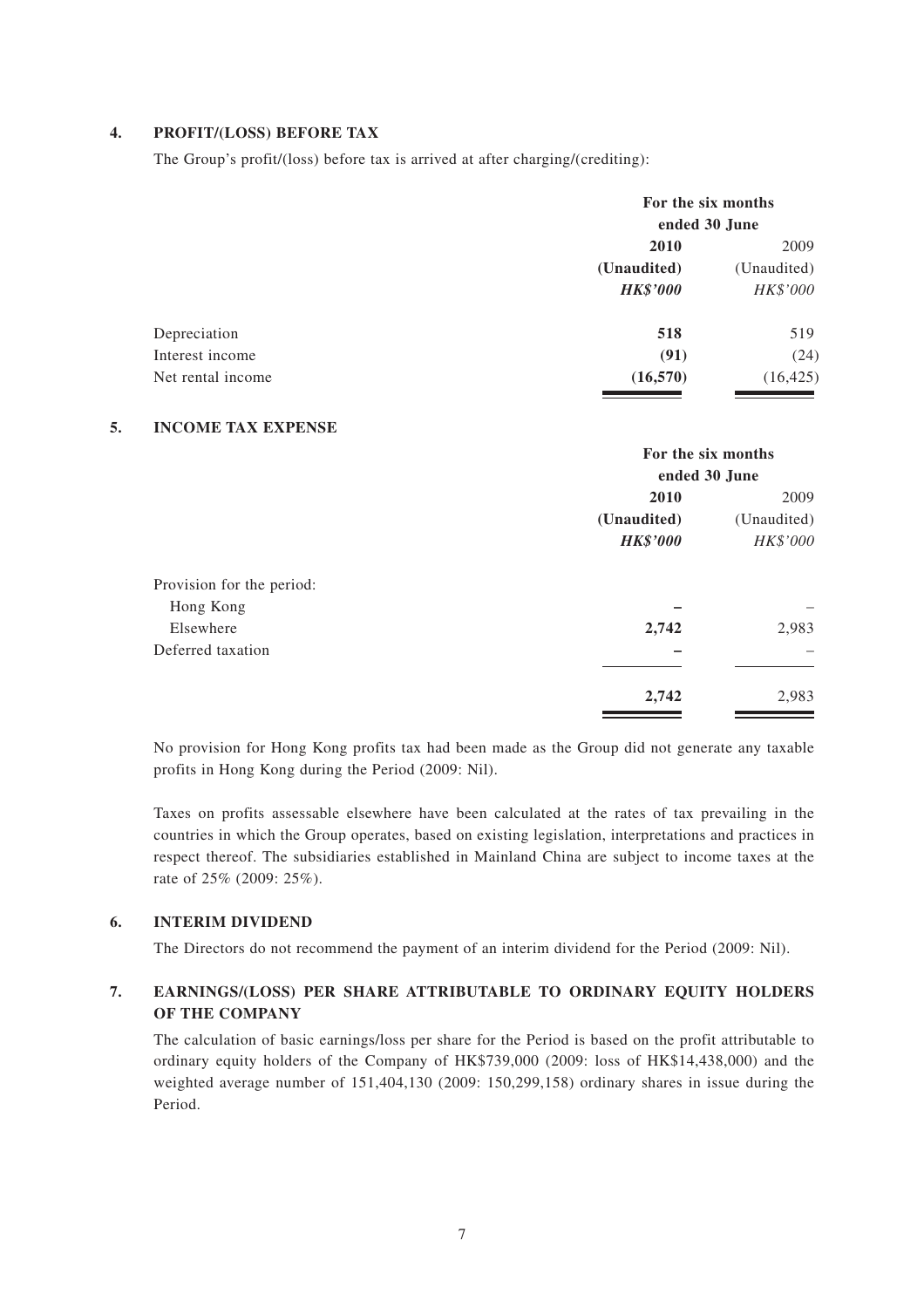Diluted loss per share for the Period had not been disclosed as there were no convertible bond and share options outstanding during the Period. Diluted loss per share for the six months ended 30 June 2009 had not been disclosed as the convertible bond and share options outstanding had antidilutive effect on the basic loss per share.

#### **8. TRADE RECEIVABLES**

An aged analysis of the Group's trade receivables at the end of the reporting period is as follows:

|                                      | <b>30 June 2010</b><br>(Unaudited) |            | 31 December 2009 |      |  |
|--------------------------------------|------------------------------------|------------|------------------|------|--|
|                                      |                                    |            | (Audited)        |      |  |
|                                      | <b>HK\$'000</b>                    | $\%$       | HK\$'000         | $\%$ |  |
| Within 6 months                      | 13,693                             | 23         | 19,648           | 46   |  |
| More than 6 months but within 1 year |                                    |            |                  |      |  |
| More than 1 year                     | 44,781                             | 77         | 22,851           | 54   |  |
|                                      | 58,474                             | <b>100</b> | 42,499           | 100  |  |
| Portion classified as current assets | (58, 474)                          |            | (42, 499)        |      |  |
| Non-current assets                   |                                    |            |                  |      |  |

The Group generally grants a credit term of 3 months to 12 months to its customers.

The age of the Group's trade receivables are based on the date of recognition of turnover and the due date of instalments as stipulated in the sales contracts.

An amount of HK\$23,053,000 (2009: HK\$22,851,000) included in the total trade receivables of the Group are attributable to properties sold in prior years.

#### **9. TRADE PAYABLES**

An aged analysis of the Group's trade payables at the end of the reporting period is as follows:

|                                      | 30 June 2010<br>(Unaudited) |            | 31 December 2009<br>(Audited) |      |
|--------------------------------------|-----------------------------|------------|-------------------------------|------|
|                                      | <b>HK\$'000</b>             | $\%$       | HK\$'000                      | $\%$ |
| Within 6 months                      |                             |            |                               |      |
| More than 6 months but within 1 year |                             |            |                               |      |
| More than 1 year                     | 26,552                      | <b>100</b> | 26,319                        | 100  |
|                                      | 26,552                      | <b>100</b> | 26,319                        | 100  |
|                                      |                             |            |                               |      |

The age of the Group's trade payables is based on the date of the goods received or services rendered.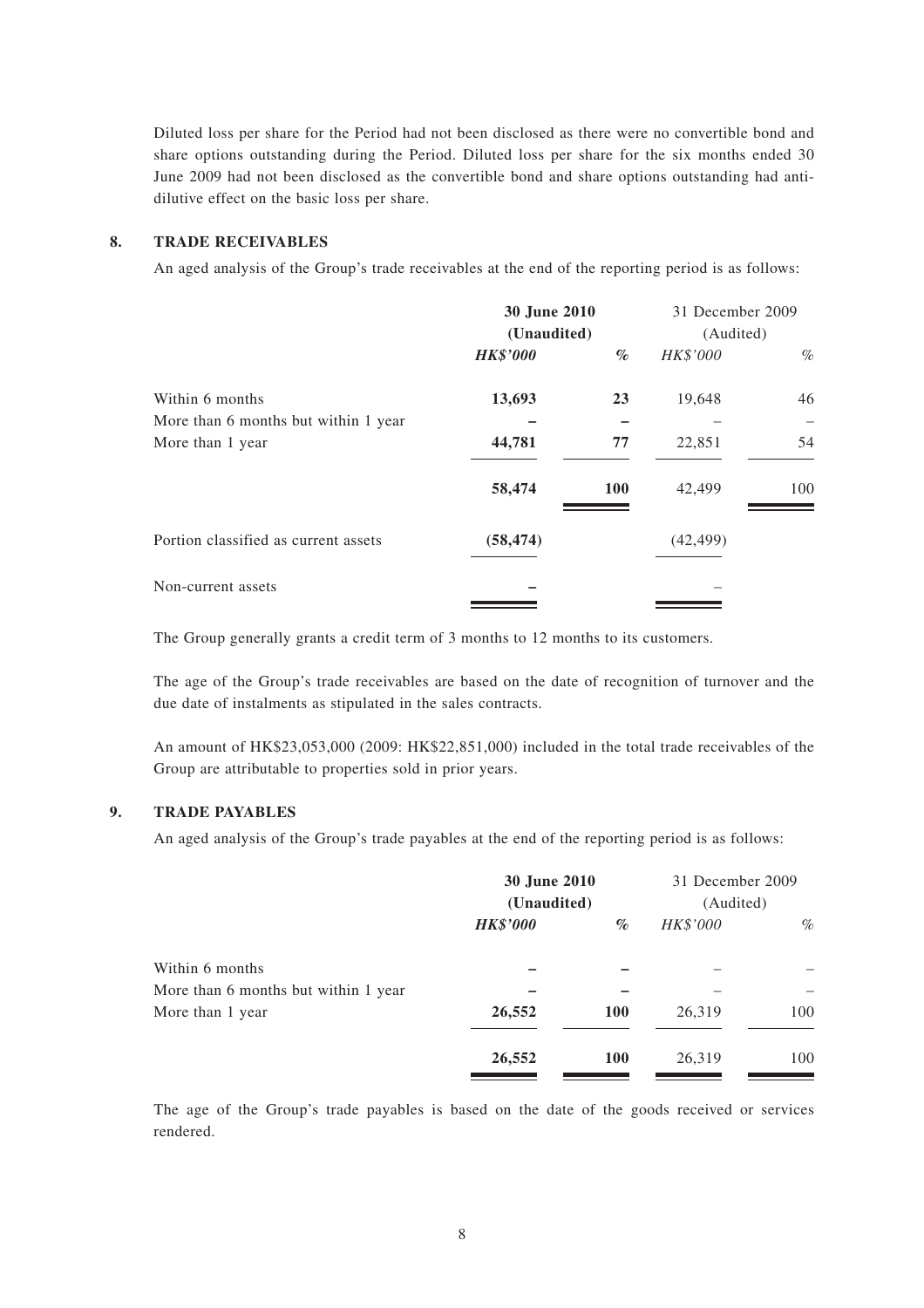#### **REVIEW OF RESULTS**

The Group's consolidated turnover for the Period was HK\$16.57 million, which is almost the same level compared with the same period last year (30 June 2009: HK\$16.43 million). The Group's profit for the Period was HK\$4.47 million (30 June 2009: loss of HK\$11.15 million), which improvement was mainly attributable to the saving of interests on a convertible bond and deferred completion of a material acquisition for HK\$13.2 million. The Group's profit attributable to equity shareholders was HK\$0.74 million for the Period (30 June 2009: loss of HK\$14.44 million).

#### **BUSINESS REVIEW**

The Group is principally engaged in property investment and development in Mainland China and has two property interests, one in Chongqing (重慶市) and the other in Guangzhou (廣州市).

Guang Yu Square (港渝廣場), a 16-storey plus a basement commercial building, is situated at the most prime commercial area at Chaotianmen (朝天門), Yuzhong District (渝中區), Chongqing (重慶市). Chaotianmen is one of the major clothing wholesale points in Chongqing while Guang Yu Square is the most popular clothing and footwear wholesale centre in the region. The Group has 100% interest in 7 floors of and 60% interest in the basement of Guang Yu Square with a total gross floor area of approximately 26,500 sq.m. and all of them are almost fully let. The Group is contemplating plan for repurchases of two additional floors which were sold to individual occupiers some years ago.

The property interest in Guangzhou (廣州市) is situated at the most prime commercial area in Yuexiu District (越秀區) with a total site area of approximately 22,800 sq.m. It is planned that the development site will be developed into a versatile grade A commercial building complex with wholesale and exhibition hall facilities having a total gross floor area of approximately 234,000 sq.m. and with an objective to be the landmark of the Yuexiu District. The development site is comprised of three contiguous land parcels located at the east of Jiefang Road South (解放南路), to the south of Daxin Road (大 新路), to the north of Yede Road (一德路) and to the west of Xieen Road (謝恩里), Yuexiu District and is wholly owned by Guangzhou Zheng Da Real Estate Development Company Limited (廣州市正大房地產開發有限公司) ("Guangzhou Zheng Da") which in turn Zheng Da Real Estate Development Co, Ltd. ("Zheng Da") has 100% interest.

Guangzhou Zheng Da was set up as a Sino-foreign joint venture by Zheng Da as the foreign partner and a third party as the Sino partner in Guangzhou in December 1993. Since its formation the Sino partner has not provided any capital or management support to Guangzhou Zheng Da to a material extent. Pursuant to the terms of the Enforcement Rules of the Joint Venture Agreement (合作合同實施細則) (the "Enforcement Rules") executed in 1994, the Sino partner agreed to surrender its entire interest in Guangzhou Zheng Da except those benefits specified in the Enforcement Rules and therefore Zheng Da assumed 100% interest in Guangzhou Zheng Da.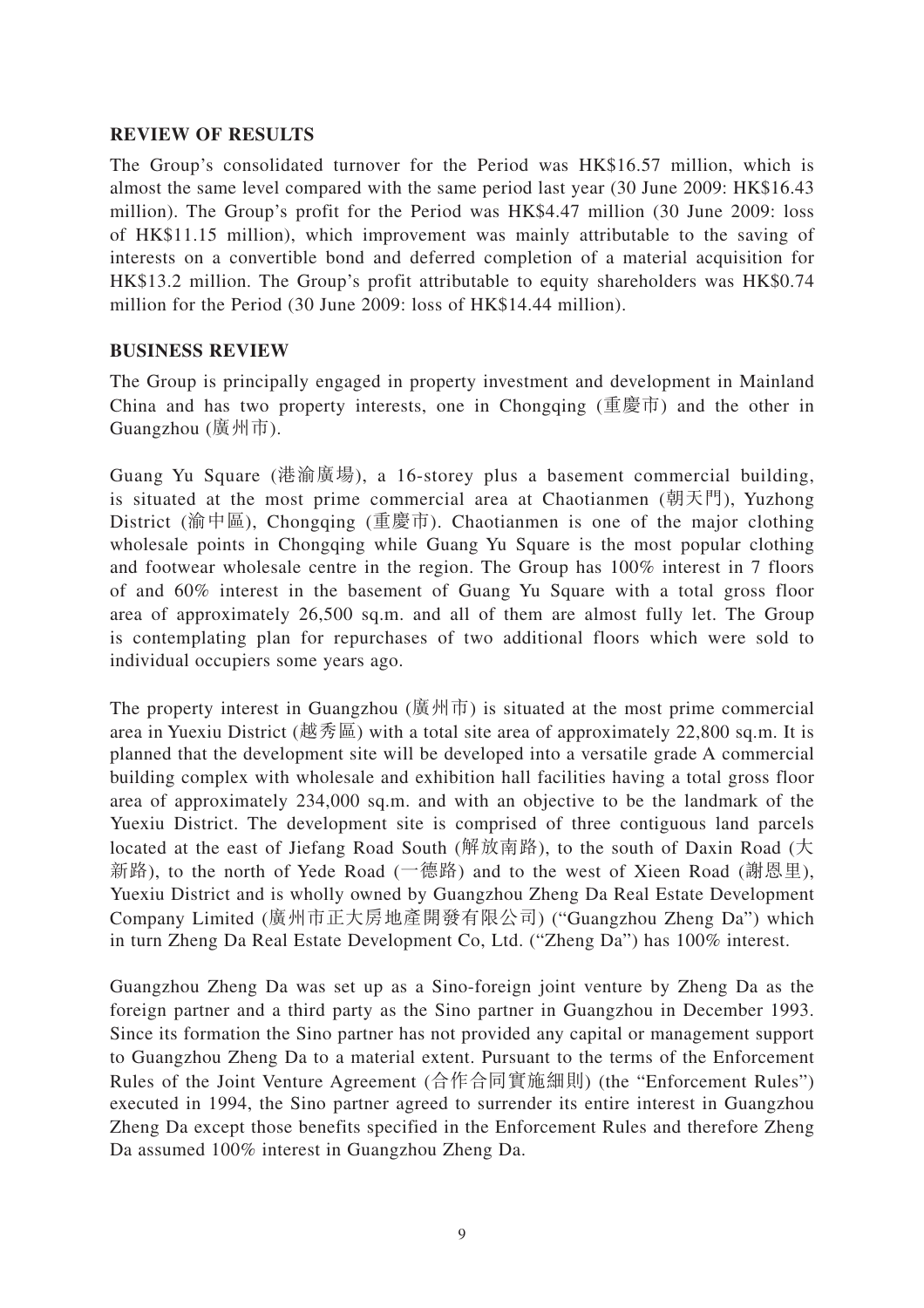The Group acquired an 25% indirect interest in Zheng Da in December 2007 while the remaining 75% indirect interest to be completed by the Group not later than 30 June 2011 (subject to revised terms for settlement of consideration for, and completion timetable in relation to the uncompleted tranches of the acquisition). Details of the intended acquisition, including terms and conditions, consideration and settlement mechanism, and their amendments thereafter were disclosed in the Company's circular dated 26 November 2007 and the Company's announcements dated 31 March 2009, 29 June 2009, 17 December 2009 and 22 June 2010 (primarily refers to the deferment of the long stop date for completion of the acquisition from 31 March 2009 to 30 June 2011).

The development project was initially planned to be completed within a period of 15 years but its progress was interrupted by the modifications of municipal planning from time to time in the past years. Pursuant to the terms of the relevant joint venture agreement, the joint venture period of Guangzhou Zheng Da is from 31 December 1993 to 31 December 2008 and can be further extended at the request of either foreign or Sino partner upon maturity. In December 2008, both Guangzhou Zheng Da and its foreign partner, Zheng Da, agreed to extend the joint venture period by 15 years with effect from 1 January 2009 but its Sino partner withheld its consent to such extension. As such, Guangzhou Zheng Da filed a petition at the Yuexiu District People's Court (越秀區人民法院) in late December 2008 demanding for disqualification of the Sino partnership of the subject joint venture. Judgment was obtained in July 2009 with rulings endorsing the forfeiture of the partnership qualification and legal entitlements of the Sino partner in the joint venture. The Sino partner then filed an appeal petition (the "Appeal") at the Guangzhou Municipal Middle People's Court (廣州市中級人 民法院) in August 2009 and a hearing was made in October 2009. Both Guangzhou Zheng Da and Zheng Da have not yet received any notice of judgement or written judgment in respect of the Appeal from the relevant authority to-date. Details of the developments of the Appeal were disclosed in the Company's announcements dated 11 February, 22 April, 22 June and 16 August 2010.

The development site at the Yuexiu District (越秀區) is presently comprised of a 2-storey non-permanent commercial podium with a car park and operated as a shoes and footwear wholesale and distribution outlet. With a legend of over one hundred years as footwear trading hub in the area surrounding the development site, the footwear distribution outlet is very prosperous and almost fully let.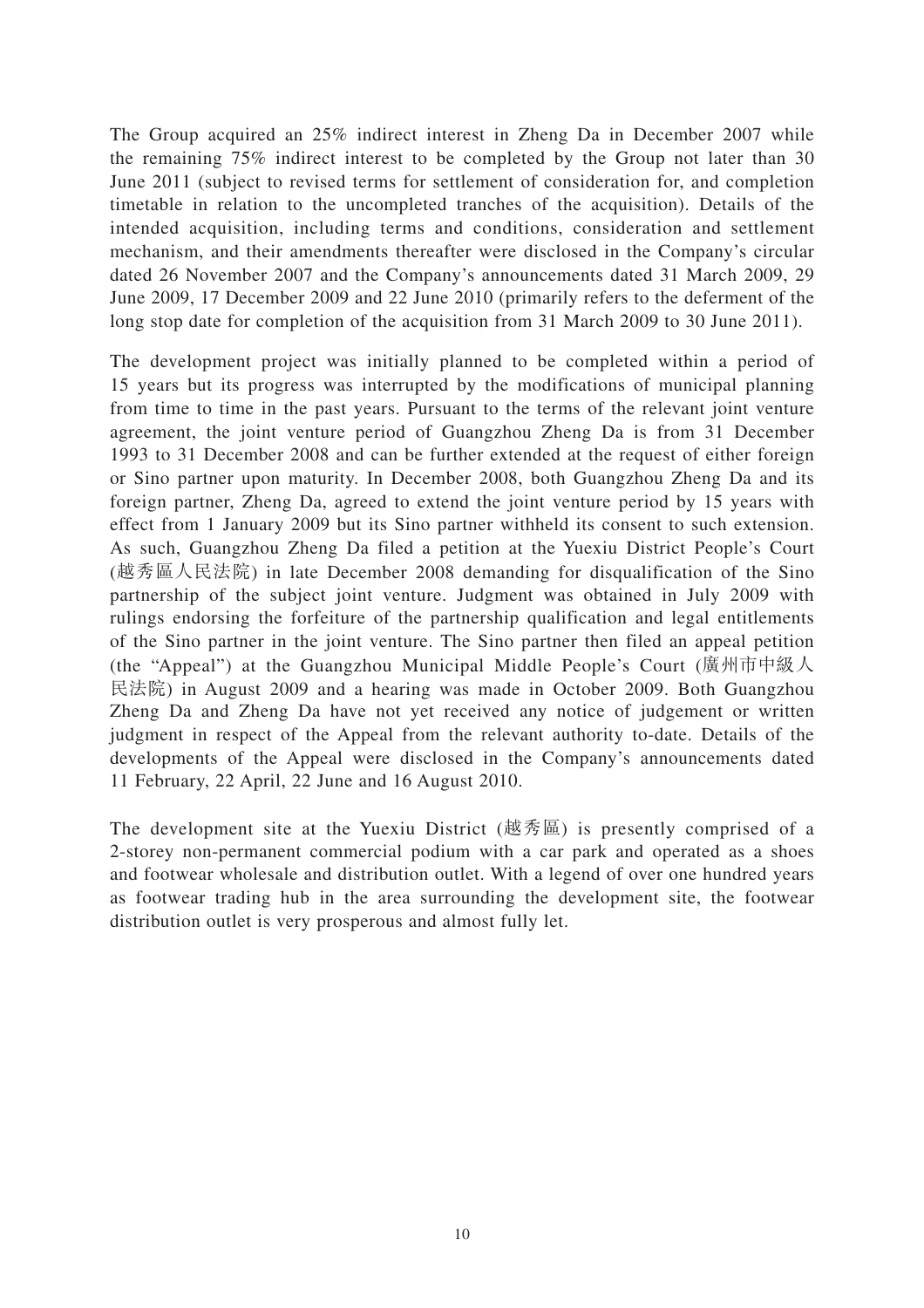## **FINANCIAL REVIEW**

## **Liquidity and financial resources**

The Group generally financed its businesses with internally generated cash flows and banking facilities during the Period. Cash and bank balances of the Group as at 30 June 2010 amounted to HK\$17.31 million (31 December 2009: HK\$23.32 million). As at 30 June 2010, there were no pledged deposits (31 December 2009: HK\$18.08 million).

As at 30 June 2010, the Group had outstanding borrowings of approximately HK\$226.67 million (31 December 2009: HK\$244.96 million) comprising interest-bearing bank loans amounted to HK\$69.08 million (31 December 2009: HK\$87.70 million), certain long term other payables amounted to HK\$84.00 million (31 December 2009: HK\$84.00 million), finance lease payable amounted to HK\$0.65 million (31 December 2009: HK\$0.96 million), and loan from a director amounted to HK\$72.94 million (31 December 2009: HK\$72.30 million). Of the Group's interest-bearing bank loans, 9%, 9%, 40% and 42% respectively were repayable within one year or on demand, in the second year, in the third to fifth years, inclusive and beyond five years.

As at 30 June 2010, the secured bank loans of HK\$69.08 million (31 December 2009: HK\$87.70 million) and the finance lease payables of HK\$0.65 million (31 December 2009: HK\$0.96 million) of the Group bore interest at floating interest rate and fixed interest rate, respectively. The secured bank loan of HK\$19.50 million (31 December 2009: HK\$20.60 million) and finance lease payables of the Group are denominated in Hong Kong dollars. HK\$49.58 million (31 December 2009: HK\$67.10 million) of the secured bank loans are denominated in Renminbi.

The Group's gearing ratio as at 30 June 2010 was 0.07 (31 December 2009: 0.08), calculated based on the Group's borrowings of HK\$226.67 million (31 December 2009: HK\$244.96 million) over total assets of HK\$3,232.38 million (31 December 2009: HK\$3,210.63 million). The Group's gearing was maintained at a relatively low level during the Period.

## **Currency structure**

The Group had limited exposure to foreign exchange rate fluctuations as most of its transactions, including borrowings, were mainly conducted in Hong Kong dollars or Renminbi and the exchange rates of these currencies were relatively stable throughout the Period.

## **Pledge of assets**

The Group had utilized bank loan facilities amounting to approximately HK\$69.08 million (31 December 2009: HK\$87.70 million) as at 30 June 2010. The loans were charged by the Group's investment properties and corporate guarantee executed by the Company.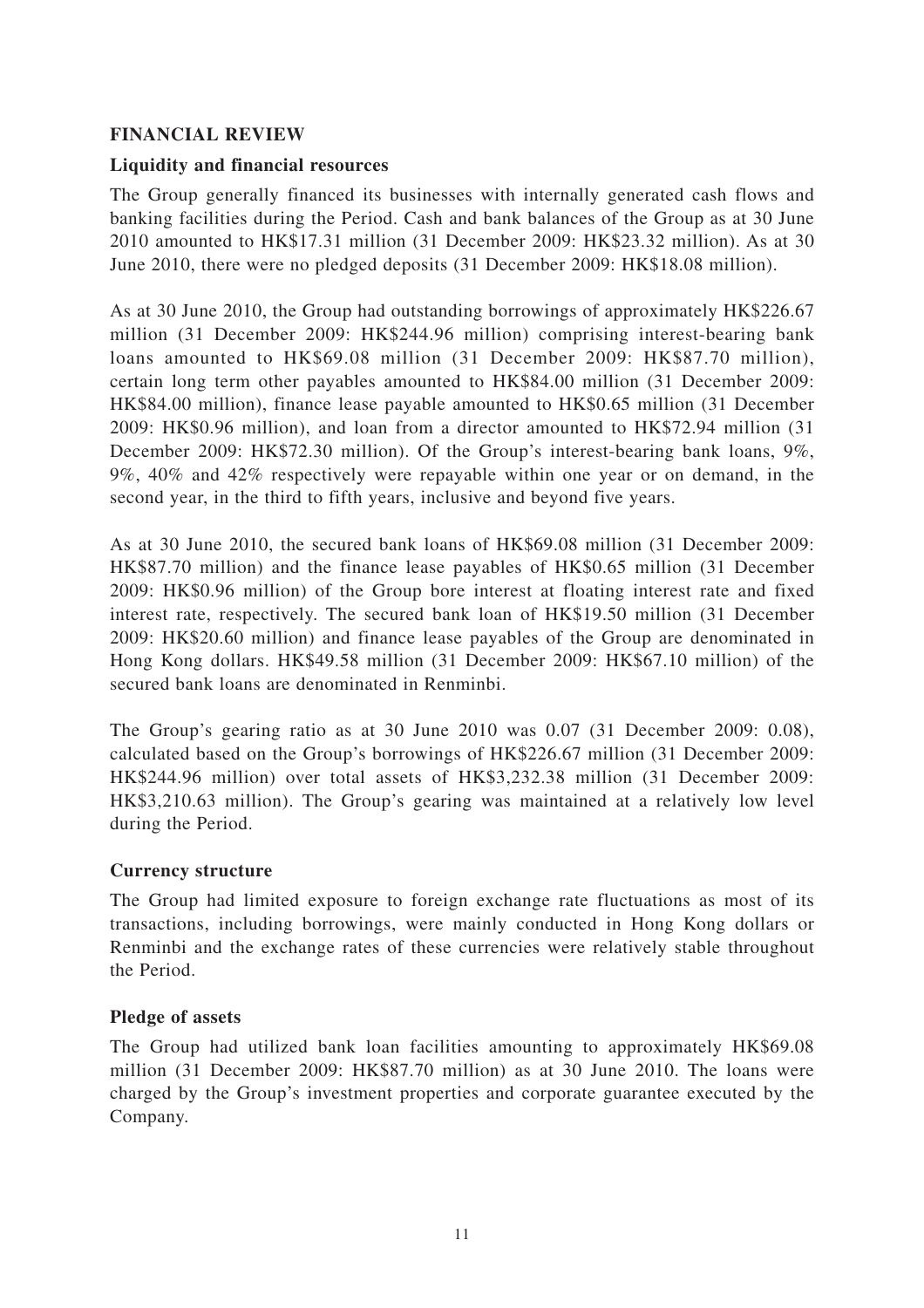## **Contingent liabilities**

As at 30 June 2010, guarantees given for mortgage loans granted by banks to certain purchasers of the Group's properties amounted to HK\$0.14 million (31 December 2009: HK\$0.14 million).

## **EMPLOYEES AND REMUNERATION POLICY**

The total staff cost for the Period was HK\$1.4 million. The Group employed about 21 full time staff in Hong Kong, Chongqing and Guangzhou as at 30 June 2010. Employees are remunerated according to the nature of their job and market trend, with built-in merit components incorporated in the annual increment to reward and motivate individual performance. In Chongqing and Guangzhou, the Group provided staff welfare and bonuses to its employees in accordance with the prevailing labour law. In Hong Kong, other staff benefits included medical schemes, Mandatory Provident Fund Schemes and employee share option scheme.

## **PROSPECTS**

Despite the State Council is taking stricter measures to cool down the booming property market in most cities, the Group remains optimistic in the development potential and prospects of the property market in Mainland China in the medium to long term spectrum. The Group also considers that the location spread of its investment property projects in Chongqing, the capital city of the western China, and Guangzhou, the capital city of the southern China, may, to a better extent, diversify the business risks of different economic magnitude of the two regions. As such, the investment properties in Chongqing and Guangzhou, on a consolidated basis, generated about 40% and 60% of the Group's total revenue respectively during the Period.

The Group expects that the investment potential of the Guang Yu Square (港渝廣場) will be further improved in the medium term, as the Chongqing Municipal Government is prepared to undergo a major urban re-development (城市改造工程) at Chaotinanmen (朝天門) in the coming years so that most old and poor managed buildings surrounding the Guang Yu Square will be demolished. To couple with this major urban redevelopment, the Group intends to refurbish the Guang Yu Square to upgrade its facilities and exterior design.

The development project in the Yuexiu District(越秀區), Guangzhou (廣州市) was intended to be completed in 2013 but the construction schedule is deferred pending the outcome of rulings of the Appeal. Meantime, the non-permanent commercial podium at the development site continues to operate as a shoes and footwear whole sale and distribution outlet and is almost fully let.